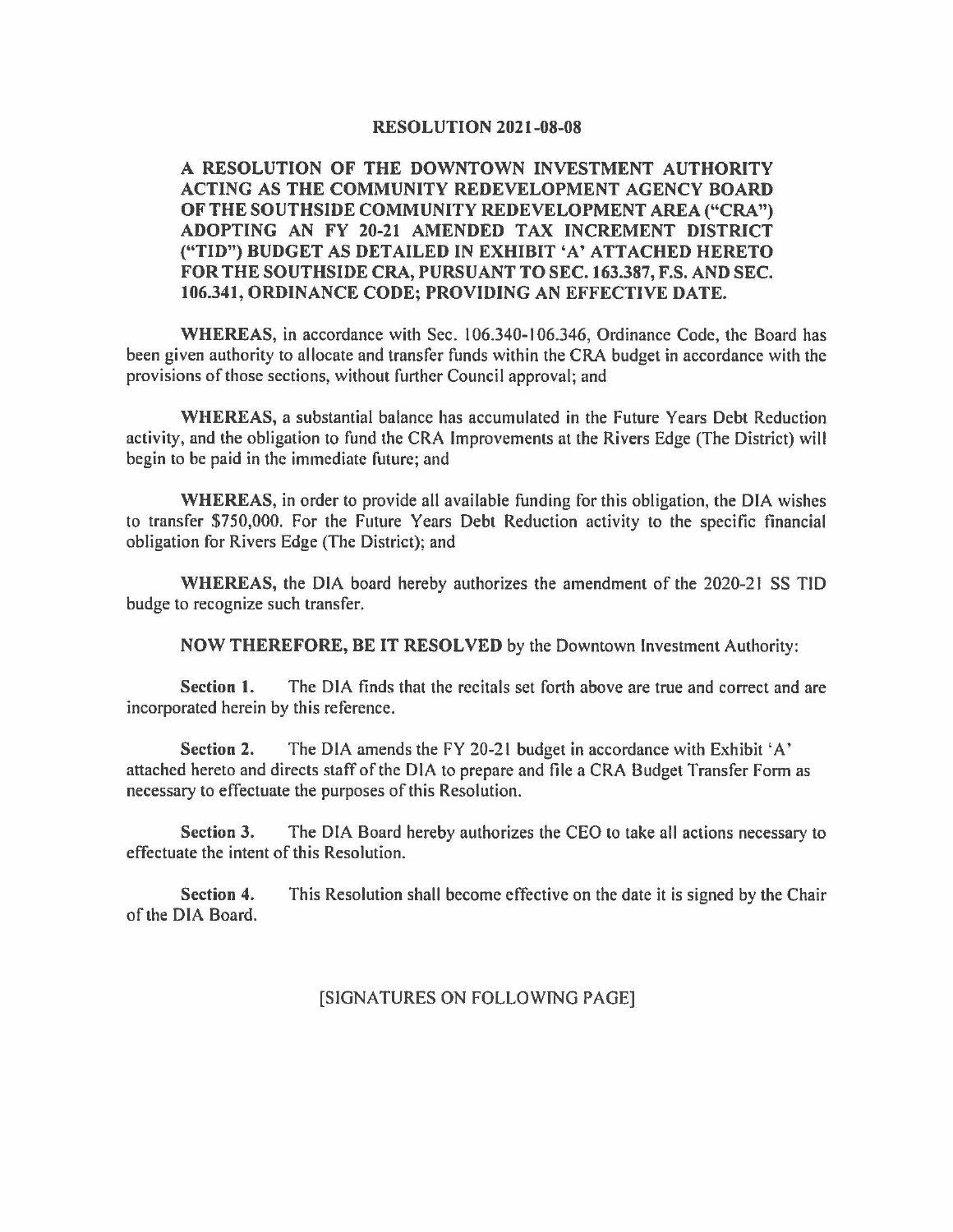RESOLUTION 2021-08-08 PAGE2 OF 3

# WITNESS: **DOWNTOWN INVESTMENT AUTHORITY**

X Sprin Chistoch W. Braxton Gillam, Esq., Chair

 $|2|$  $\frac{8}{\text{Date}}$ 

VOTE: In Favor:  $\overline{\mathcal{F}}$  Opposed:  $\circled{0}$  Abstained:  $\circlearrowleft$